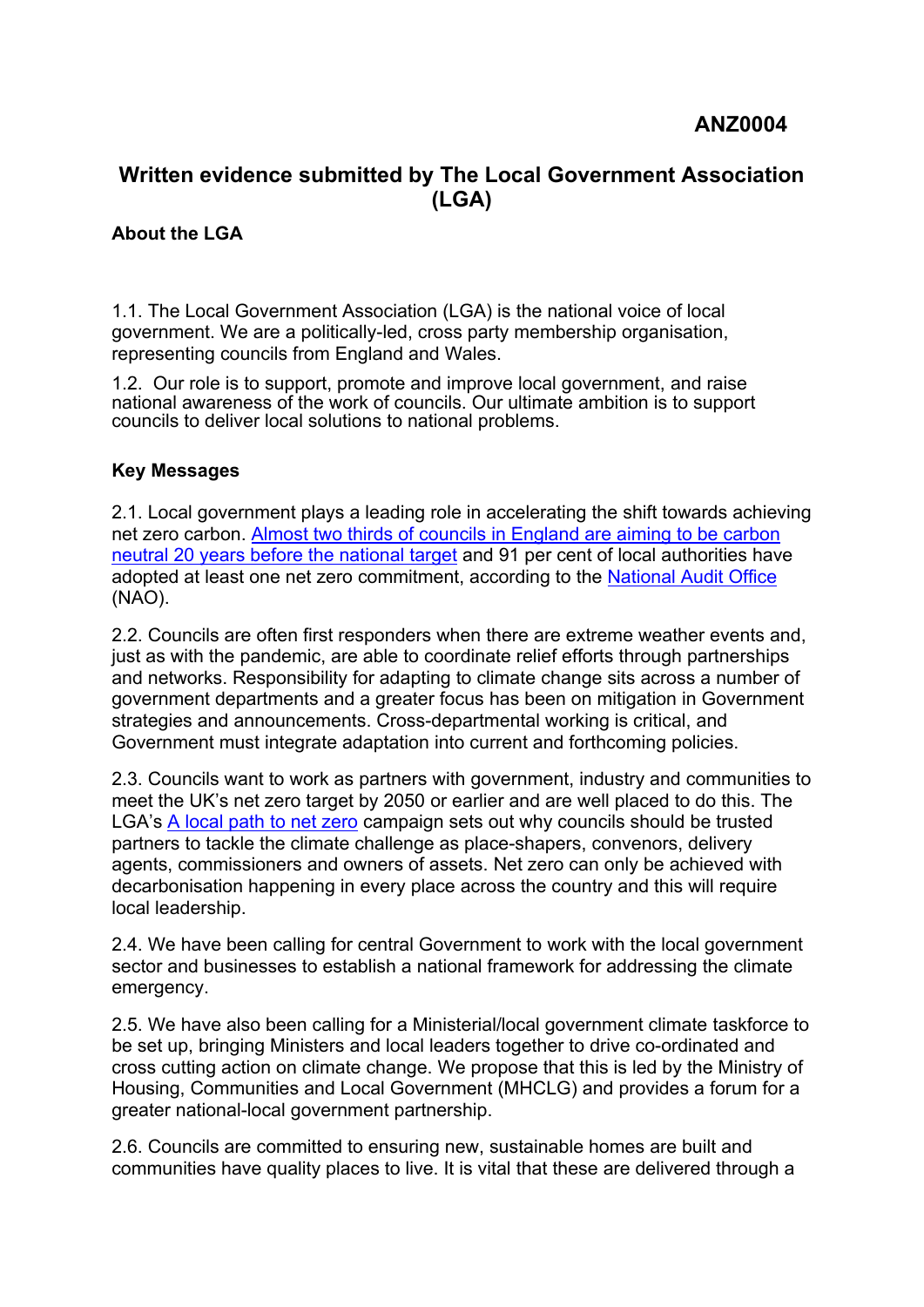[locally-led](https://www.local.gov.uk/keep-planning-local) [planning](https://www.local.gov.uk/keep-planning-local) [system](https://www.local.gov.uk/keep-planning-local) with public participation at its heart, which gives communities the power to participate and engage in our national shift to a carbon neutral future.

2.7. The LGA has called on the Government to provide councils with the powers and tools to help **[Build](https://www.local.gov.uk/publications/build-back-local-building-back-better) [Back](https://www.local.gov.uk/publications/build-back-local-building-back-better) [Better](https://www.local.gov.uk/publications/build-back-local-building-back-better)**, by delivering 100,000 much-needed social homes per year. [Analysis](https://local.gov.uk/topics/housing-and-planning/building-post-pandemic-prosperity) [for](https://local.gov.uk/topics/housing-and-planning/building-post-pandemic-prosperity) [the](https://local.gov.uk/topics/housing-and-planning/building-post-pandemic-prosperity) [LGA](https://local.gov.uk/topics/housing-and-planning/building-post-pandemic-prosperity) [by](https://local.gov.uk/topics/housing-and-planning/building-post-pandemic-prosperity) [Pragmatix](https://local.gov.uk/topics/housing-and-planning/building-post-pandemic-prosperity) found that building 100,000 new social homes per year could result in £15 billion boost to the economy, and a homebuilding programme would offer a steady source of demand for green-tech skills and trades.

2.8. The LGA published analysis in its [local](https://www.local.gov.uk/local-green-jobs-accelerating-sustainable-economic-recovery) [green](https://www.local.gov.uk/local-green-jobs-accelerating-sustainable-economic-recovery) [jobs](https://www.local.gov.uk/local-green-jobs-accelerating-sustainable-economic-recovery) [–](https://www.local.gov.uk/local-green-jobs-accelerating-sustainable-economic-recovery) [accelerating](https://www.local.gov.uk/local-green-jobs-accelerating-sustainable-economic-recovery) [a](https://www.local.gov.uk/local-green-jobs-accelerating-sustainable-economic-recovery) [sustainable](https://www.local.gov.uk/local-green-jobs-accelerating-sustainable-economic-recovery) [economic](https://www.local.gov.uk/local-green-jobs-accelerating-sustainable-economic-recovery) [recovery](https://www.local.gov.uk/local-green-jobs-accelerating-sustainable-economic-recovery) report, developed by Ecuity Consulting LLP, which shows that nearly 700,000 jobs could be created in England's low-carbon [a](https://www.local.gov.uk/work-local-making-our-vision-reality)nd renewable energy economy by 2030, rising to more than 1 million by 2050. [Work](https://www.local.gov.uk/work-local-making-our-vision-reality) [Local](https://www.local.gov.uk/work-local-making-our-vision-reality) is the LGA's framework for an integrated and devolved employment and skills system that is fit for the future and the Government should back and fund the trialling of the Work Local model.

2.9. The Infrastructure Bank goes some way to harnessing capital for large-scale infrastructure such as retrofitting. However, it will be important that the financial mechanisms are in place to translate national and international scale finance into the delivery of locally-led solutions. Capital funding must be combined with revenue funding to ensure councils have the capacity to deliver projects.

2.10. [Surveys](https://www.gov.uk/government/publications/local-authority-covid-19-financial-impact-monitoring-information) [suggest](https://www.gov.uk/government/publications/local-authority-covid-19-financial-impact-monitoring-information) [that](https://www.gov.uk/government/publications/local-authority-covid-19-financial-impact-monitoring-information) [councils](https://www.gov.uk/government/publications/local-authority-covid-19-financial-impact-monitoring-information) [managed](https://www.gov.uk/government/publications/local-authority-covid-19-financial-impact-monitoring-information) [over](https://www.gov.uk/government/publications/local-authority-covid-19-financial-impact-monitoring-information) [£8](https://www.gov.uk/government/publications/local-authority-covid-19-financial-impact-monitoring-information) [billion](https://www.gov.uk/government/publications/local-authority-covid-19-financial-impact-monitoring-information) [of](https://www.gov.uk/government/publications/local-authority-covid-19-financial-impact-monitoring-information) [additional](https://www.gov.uk/government/publications/local-authority-covid-19-financial-impact-monitoring-information) [cost](https://www.gov.uk/government/publications/local-authority-covid-19-financial-impact-monitoring-information) [pressures](https://www.gov.uk/government/publications/local-authority-covid-19-financial-impact-monitoring-information) and £3 billion of lost income, excluding business rates and council tax, since the pandemic began. [Early](https://www.local.gov.uk/publications/build-back-local-building-back-better#introduction) [analysis](https://www.local.gov.uk/publications/build-back-local-building-back-better#introduction) [by](https://www.local.gov.uk/publications/build-back-local-building-back-better#introduction) [the](https://www.local.gov.uk/publications/build-back-local-building-back-better#introduction) [LGA](https://www.local.gov.uk/publications/build-back-local-building-back-better#introduction) ahead of the forthcoming Spending Review shows that councils face average annual cost pressures of £2.5 billion to maintain services at their current level of access and quality. Of this, £1.1 billion per year is related to adult social care in addition to a £1.4 billion provider market pressure. This shows that unless adult social care funding is fundamentally fixed, councils will always be under financial pressure.

2.11. There are a number of challenges facing council finances. The LGA's [Build](https://www.local.gov.uk/publications/build-back-local-building-back-better) [back](https://www.local.gov.uk/publications/build-back-local-building-back-better) [local:](https://www.local.gov.uk/publications/build-back-local-building-back-better) [Building](https://www.local.gov.uk/publications/build-back-local-building-back-better) [back](https://www.local.gov.uk/publications/build-back-local-building-back-better) [better](https://www.local.gov.uk/publications/build-back-local-building-back-better) sets out the core issues of uncertainty, spending power and fragmentation. [In](https://www.local.gov.uk/publications/build-back-local-building-back-better#council-finance) [2017/18](https://www.local.gov.uk/publications/build-back-local-building-back-better#council-finance), nearly 250 different grants were provided to local government. Half of these grants were worth £10 million or less nationally. At the same time, these grants are highly specific – 82 per cent of the grants are intended for a specific service area. Around a third are awarded on a competitive basis. With long-term certainty and local flexibility of funding for councils, local government can stimulate the low carbon economy by being able to plan a holistic pipeline of activity.

2.12. New proposals set out in the Future Homes and Future Buildings Standards, along with legislation in the Environment and Planning Bills will impact councils' ability to implement and enforce new standards. [There](https://www.local.gov.uk/parliament/briefings-and-responses/environment-bill-committee-stage-house-lords-5-july-2021) [is](https://www.local.gov.uk/parliament/briefings-and-responses/environment-bill-committee-stage-house-lords-5-july-2021) [a](https://www.local.gov.uk/parliament/briefings-and-responses/environment-bill-committee-stage-house-lords-5-july-2021) [bigger](https://www.local.gov.uk/parliament/briefings-and-responses/environment-bill-committee-stage-house-lords-5-july-2021) [opportunity](https://www.local.gov.uk/parliament/briefings-and-responses/environment-bill-committee-stage-house-lords-5-july-2021) [to](https://www.local.gov.uk/parliament/briefings-and-responses/environment-bill-committee-stage-house-lords-5-july-2021) [deliver](https://www.local.gov.uk/parliament/briefings-and-responses/environment-bill-committee-stage-house-lords-5-july-2021) [change](https://www.local.gov.uk/parliament/briefings-and-responses/environment-bill-committee-stage-house-lords-5-july-2021) [if](https://www.local.gov.uk/parliament/briefings-and-responses/environment-bill-committee-stage-house-lords-5-july-2021) [the](https://www.local.gov.uk/parliament/briefings-and-responses/environment-bill-committee-stage-house-lords-5-july-2021) [Environment](https://www.local.gov.uk/parliament/briefings-and-responses/environment-bill-committee-stage-house-lords-5-july-2021) [Bill](https://www.local.gov.uk/parliament/briefings-and-responses/environment-bill-committee-stage-house-lords-5-july-2021) is properly aligned to the Planning Bill and forthcoming sector strategies and that local government has appropriately skilled staff and adequate resources, particularly as these areas of work are set to increase.